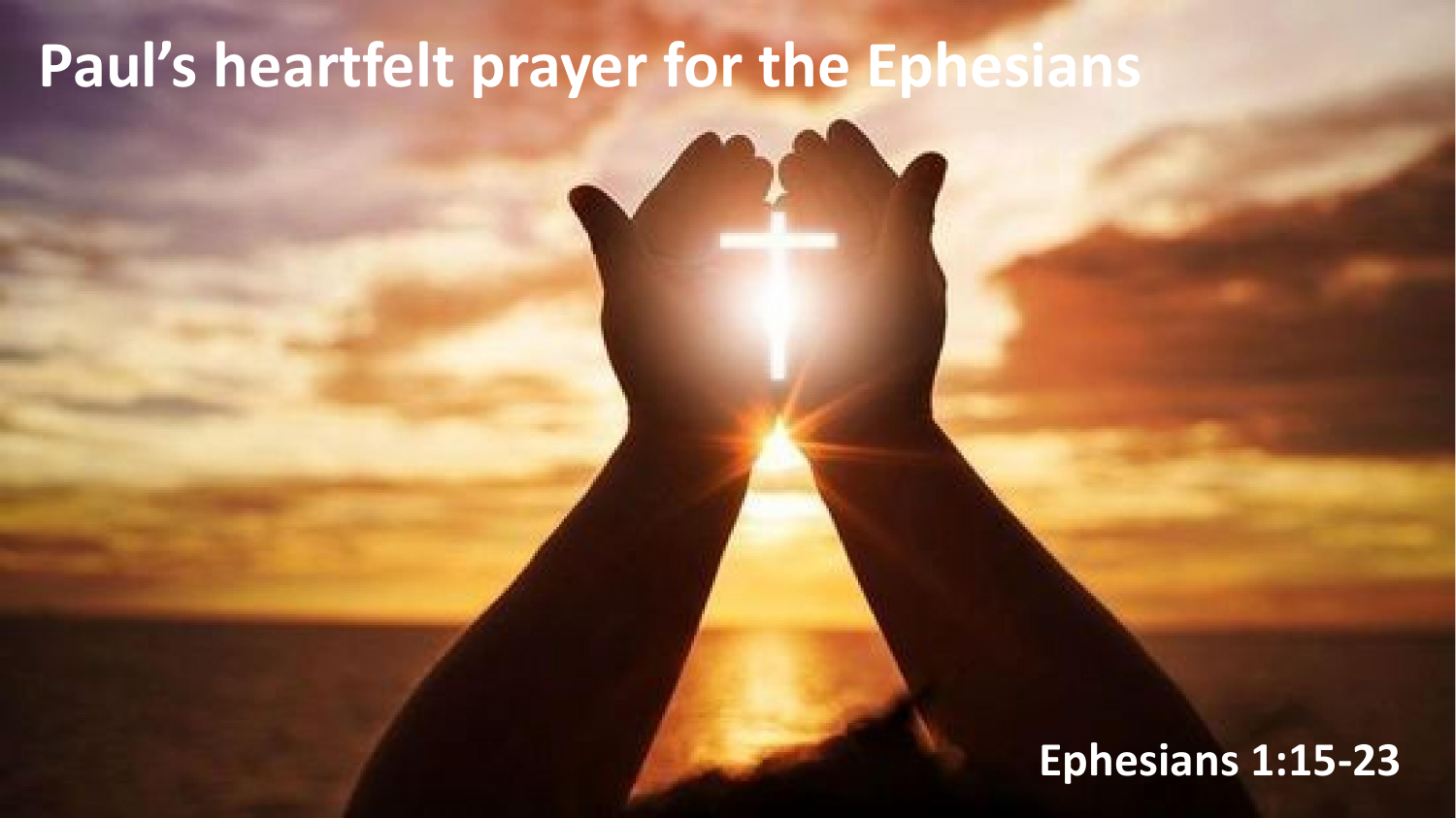

#### Bible Reading – Ephesians 1:15-23

15 Ever since I first heard of your strong faith in the Lord Jesus and your love for God's people everywhere, 16 I have not stopped thanking God for you. I pray for you constantly,

17 asking God, the glorious Father of our Lord Jesus Christ, to give you spiritual wisdom and insight so that you might grow in your knowledge of God.

18 I pray that your hearts will be flooded with light so that you can understand the confident hope He has given to those He called--His holy people who are His rich and glorious inheritance.

19 I also pray that you will understand the incredible greatness of God's power for us who believe Him. This is the same mighty power…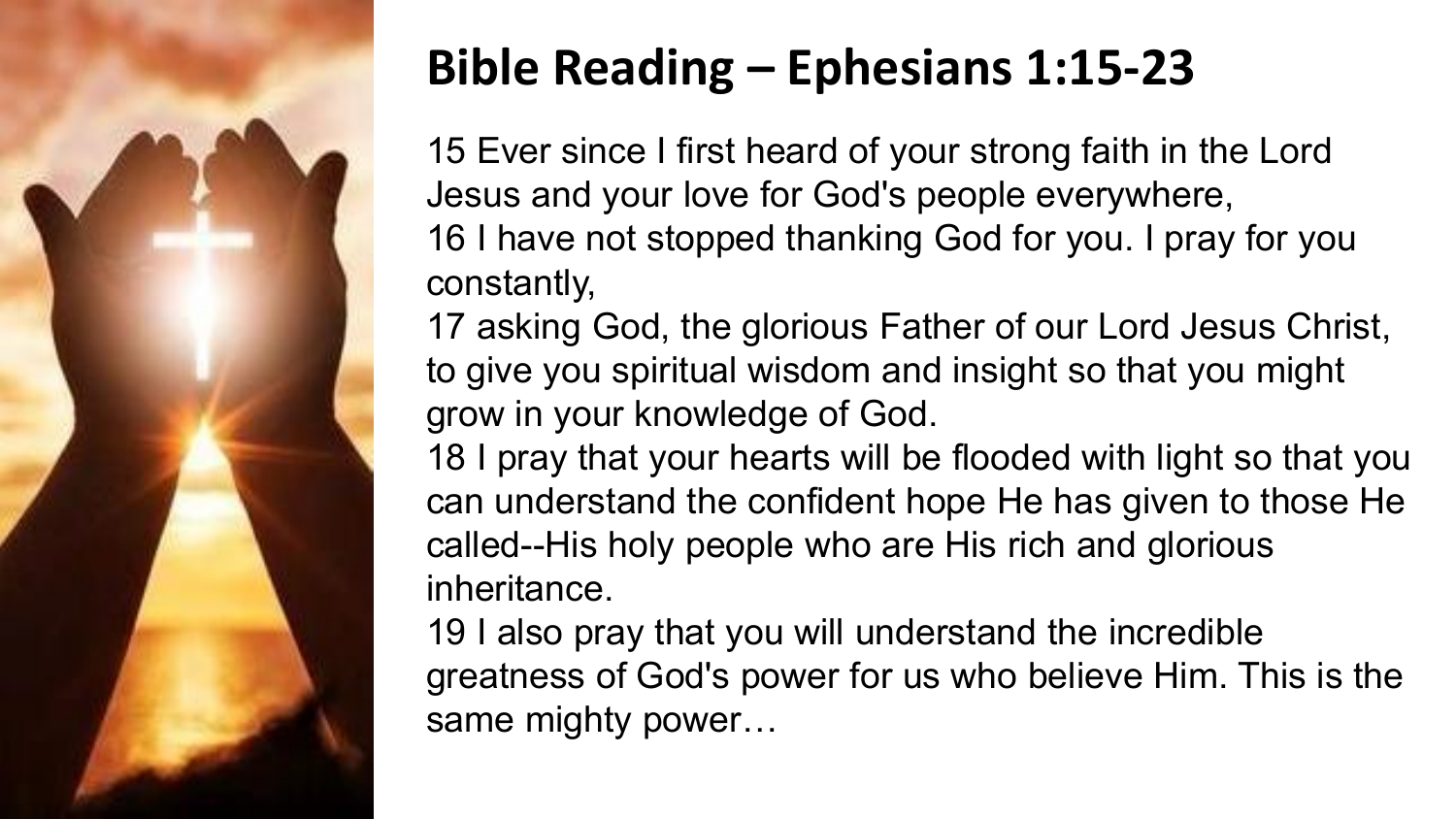

#### Bible Reading – Ephesians 1:15-23

20 that raised Christ from the dead and seated Him in the place of honor at God's right hand in the heavenly realms. 21 Now He is far above any ruler or authority or power or leader or anything else--not only in this world but also in the world to come.

22 God has put all things under the authority of Christ and has made Him head over all things for the benefit of the church.

23 And the church is His body; it is made full and complete by Christ, who fills all things everywhere with Himself.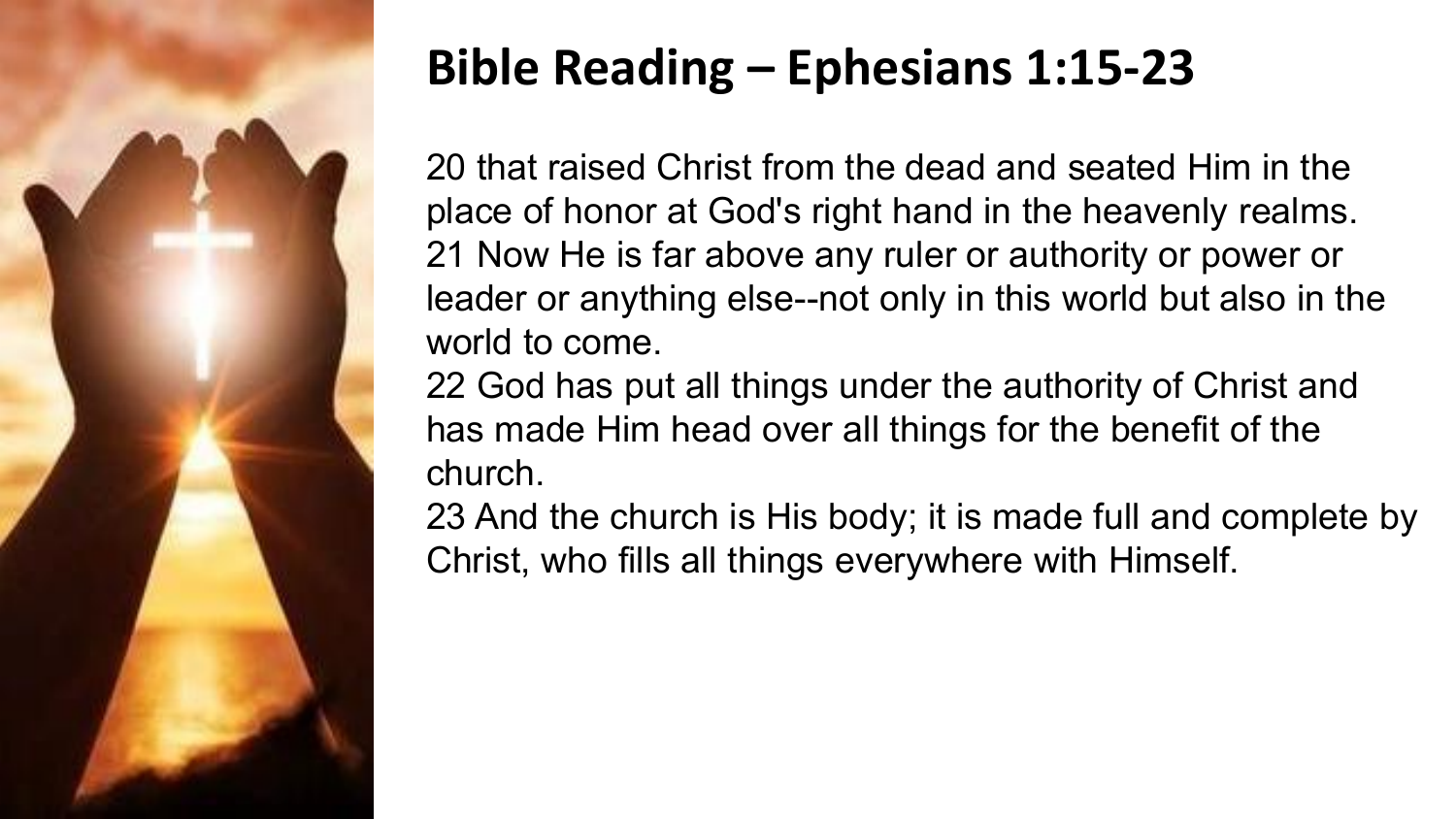

### 1. Paul prayed for Spiritual Insight and Wisdom

In verse 16-17 Paul says, "I have not stopped thanking God for you. I pray for you constantly, asking God, the glorious Father of our Lord Jesus Christ, to give you spiritual wisdom and insight so that you might grow in your knowledge of God."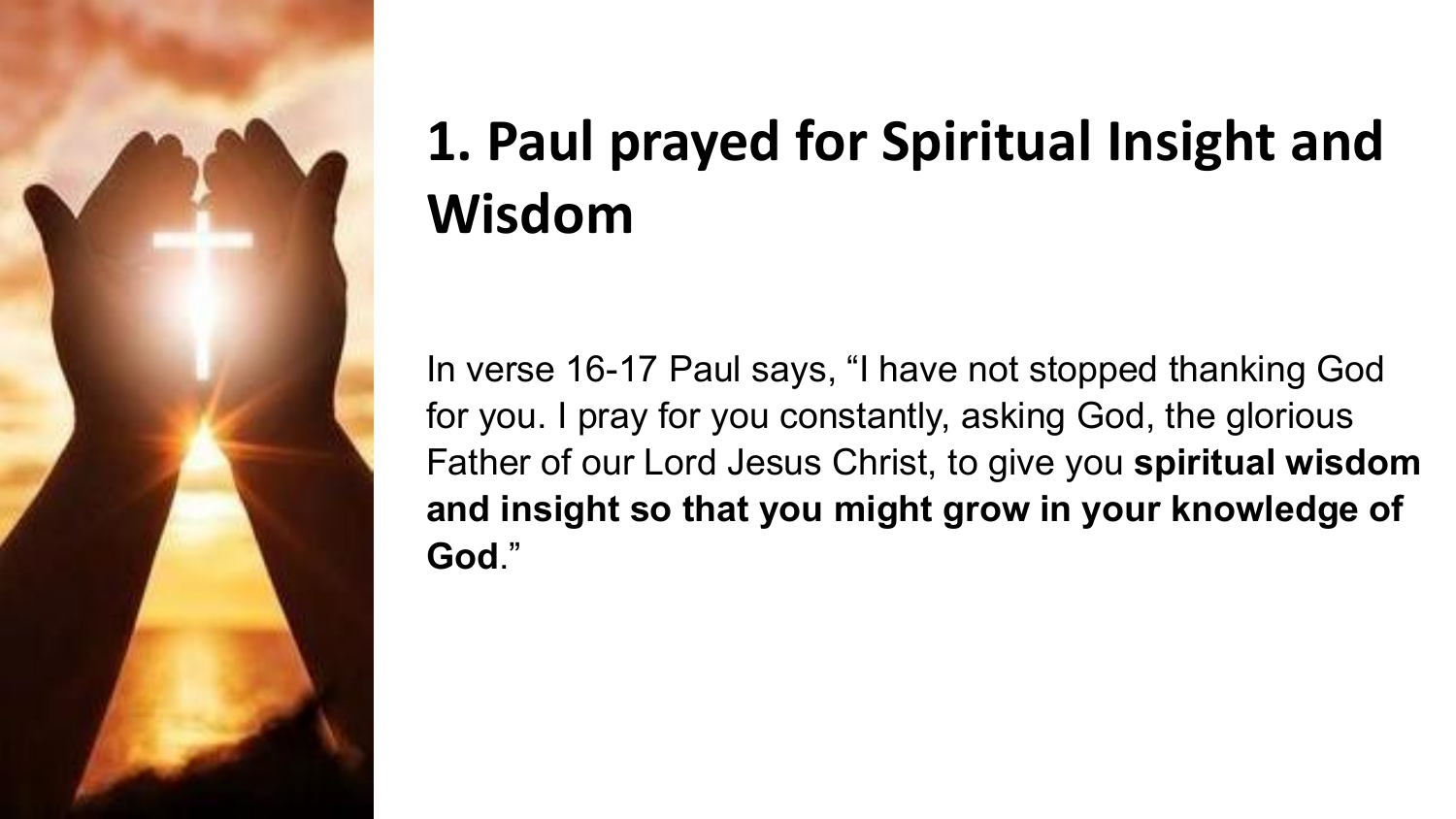

## 2. Paul prayed they would understand the confident hope

In verse 18 Paul says, "I pray that your hearts will be flooded with light so that you can understand the confident hope He has given to those He called--His holy people who are His rich and glorious inheritance."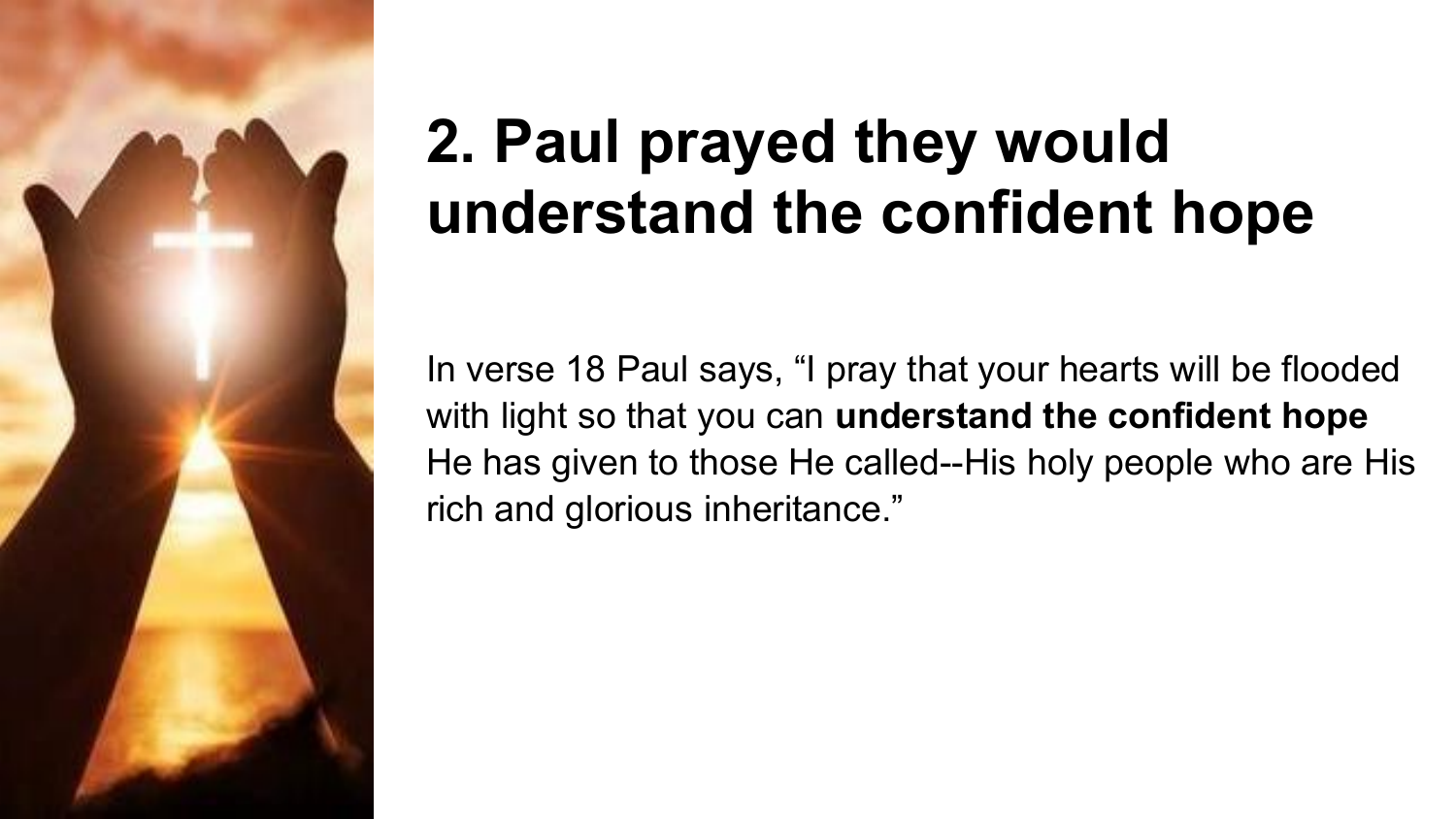

## 3. Paul prayed they would understand the greatness of God's power

Verse 19-20 continue. "I also pray that you will understand the incredible greatness of God's power for us who believe Him. This is the same mighty power that raised Christ from the dead and seated Him in the place of honour at God's right hand in the heavenly realms."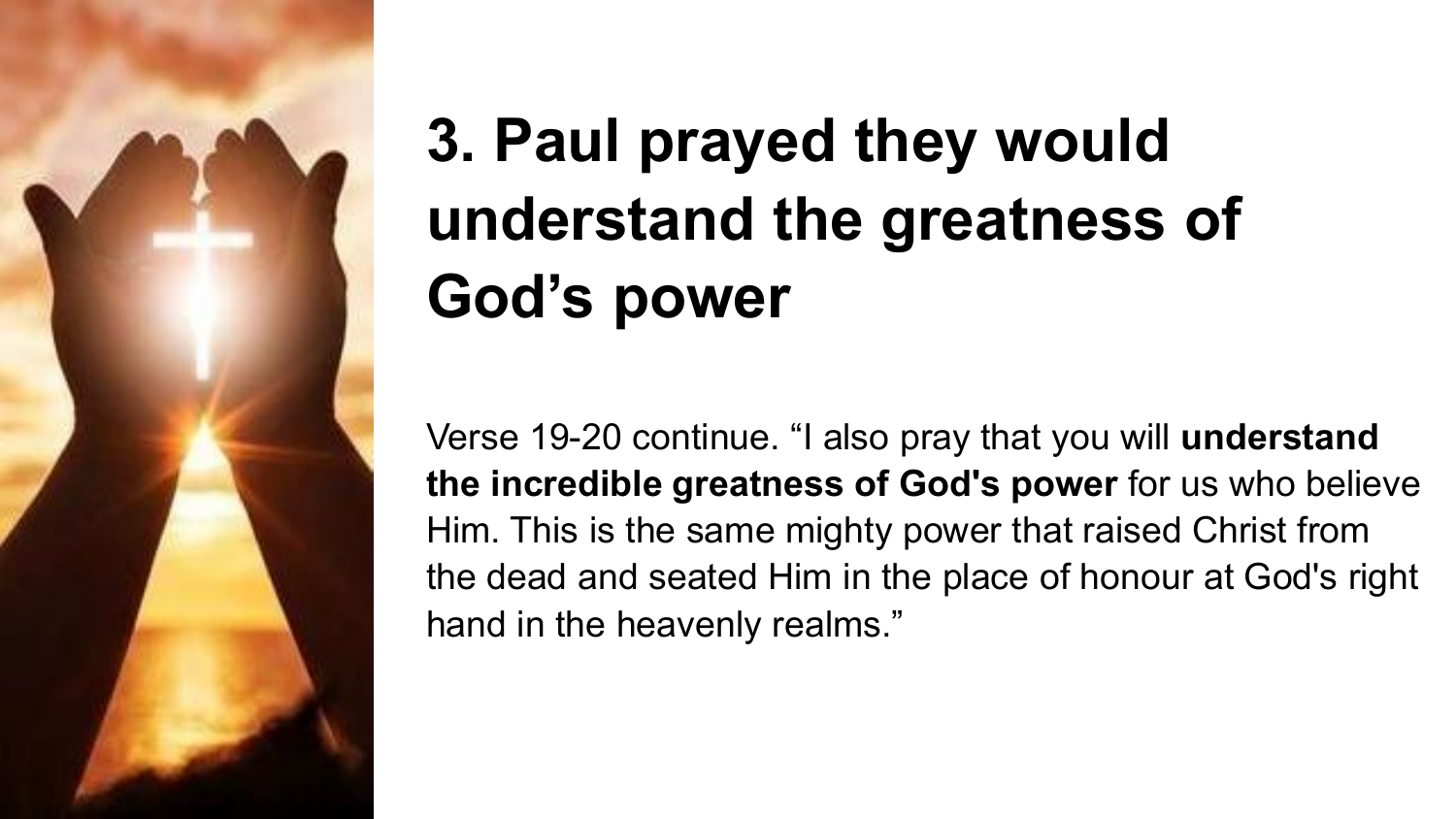

# 4. Paul prayed they would understand that Christ is above all things

Verses 21 - Now He is far above any ruler or authority or power or leader or anything else—not only in this world but also in the world to come.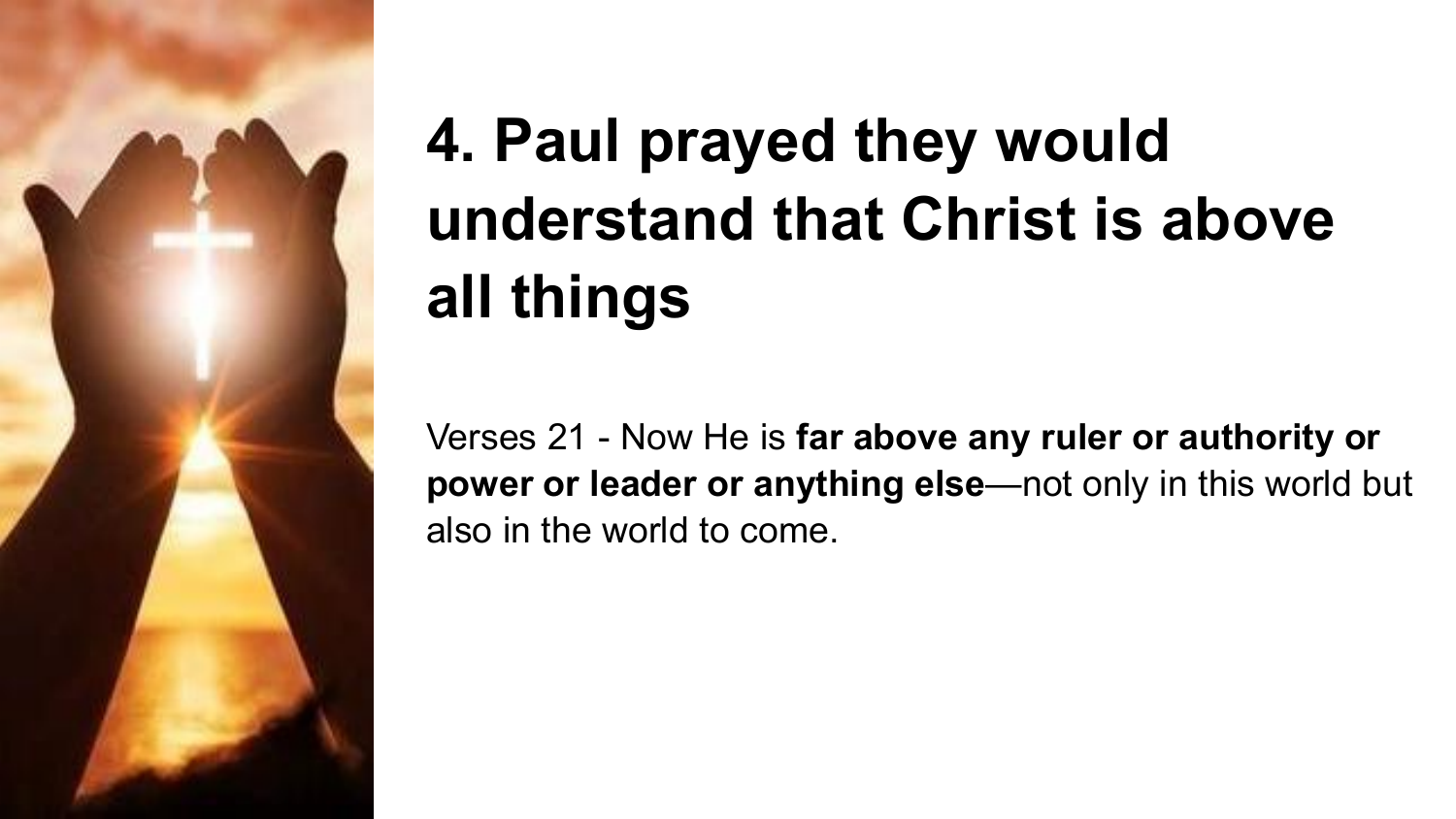## 5. Paul prayed that they would understand that Christ is over all things and the head of the church

Verse 22 - God has put all things under the authority of Christ and has made Him head over all things for the benefit of the church.

Colossians 1:18 says, "Christ is also the head of the church…"

Colossians 2:19 also tells us that, "Christ, the head of the body..."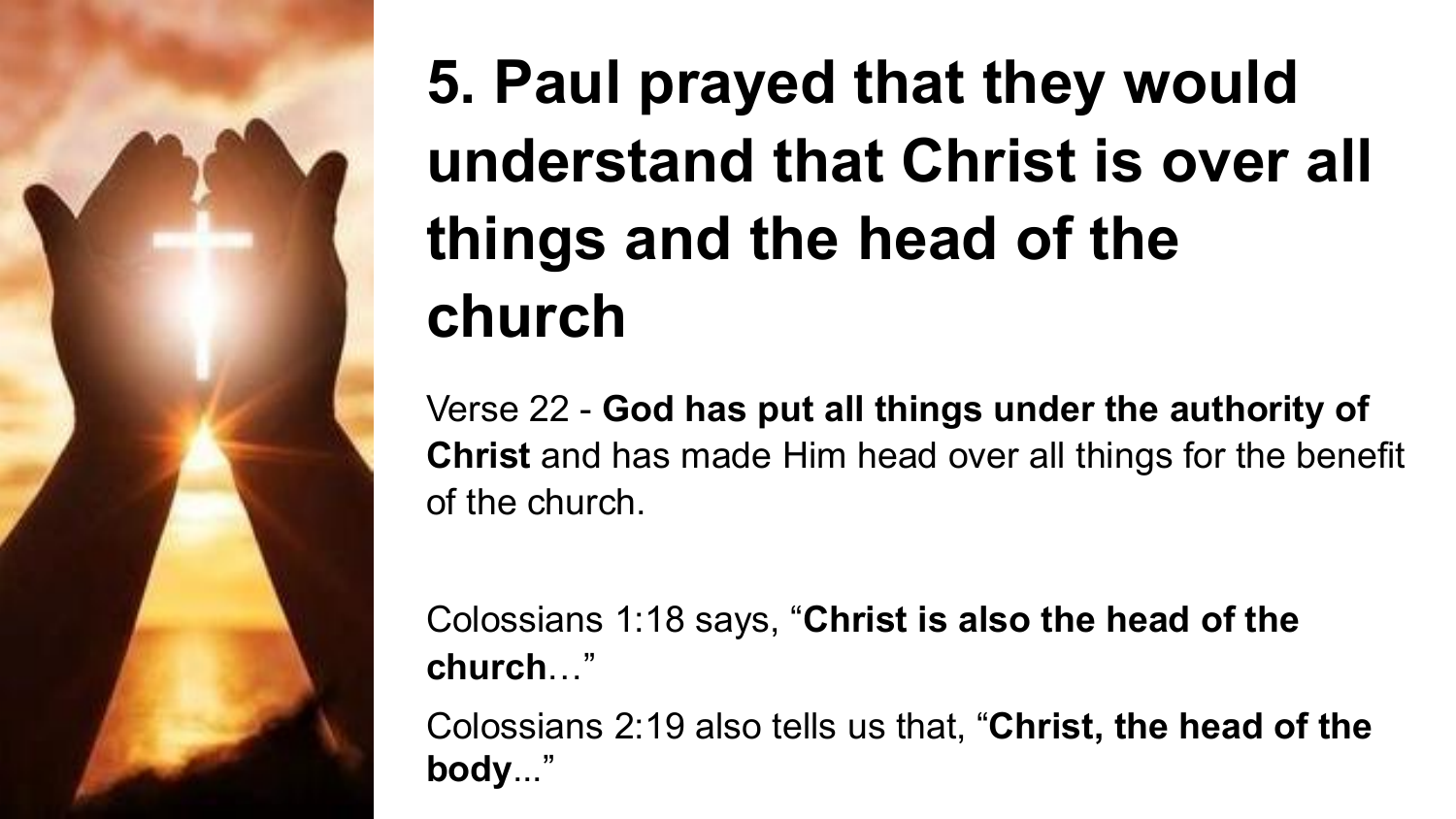

# 6 - Paul prayed that they would understand that we are Christ's body

Verse 23 - And the church is His body; it is made full and complete by Christ, who fills all things everywhere with Himself.

Romans 12:4-5 says, "Just as our bodies have many parts and each part has a special function, 5 so it is with Christ's body. We are many parts of one body, and we all belong to each other."